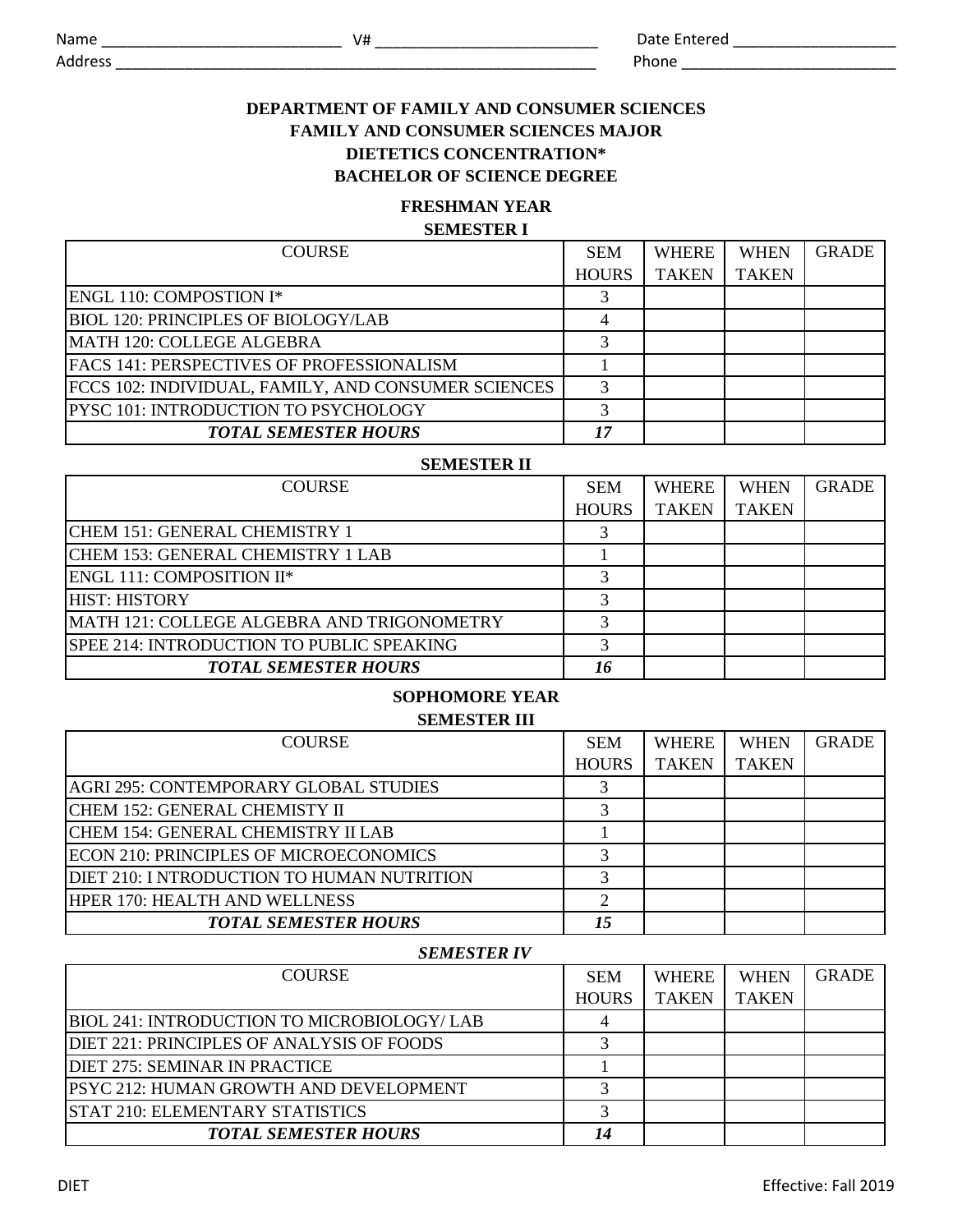Address **and a set of the set of the set of the set of the set of the set of the set of the set of the set of the set of the set of the set of the set of the set of the set of the set of the set of the set of the set of th** 

# **JUNIOR YEAR SEMESTER V**

| <b>COURSE</b>                                             | <b>SEM</b>   | <b>WHERE</b> | <b>WHEN</b>  | <b>GRADE</b> |
|-----------------------------------------------------------|--------------|--------------|--------------|--------------|
|                                                           | <b>HOURS</b> | <b>TAKEN</b> | <b>TAKEN</b> |              |
| <b>BIOL 316: HUMAN PHYSIOLOGY</b>                         |              |              |              |              |
| CHEM 305: ORGANIC CHEMISTRY I                             |              |              |              |              |
| CHEM 307: ORGANIC CHEMISTRY I LAB                         |              |              |              |              |
| DIET 311: NUTRITION THROUGH THE LIFECYCLE                 |              |              |              |              |
| ENGL 302: INTRODUCTION TO AFRICAN AMERICAN LITERATI       |              |              |              |              |
| <b>FACS 342: OCCUPATIONAL FAMILY AND CONSUMER SCIENCE</b> |              |              |              |              |
| <b>TOTAL SEMESTER HOURS</b>                               | 16           |              |              |              |

### **SEMESTER VI**

| <b>COURSE</b>                                   | <b>SEM</b>   | <b>WHERE</b> | <b>WHEN</b>  | <b>GRADE</b> |
|-------------------------------------------------|--------------|--------------|--------------|--------------|
|                                                 | <b>HOURS</b> | <b>TAKEN</b> | <b>TAKEN</b> |              |
| DIET 322: MEAL MANAGEMENT                       |              |              |              |              |
| DIET 385: NUTRITIONAL BIOCHEMISTRY              |              |              |              |              |
| DIET 410: NUTRITION EDUCATION AND COUNSELING    |              |              |              |              |
| <b>DIET 424: ADVANCED HUMAN NUTRITION</b>       |              |              |              |              |
| HMGT 402: HOSPITALITY HUMAN RESOURCE MANAGEMENT |              |              |              |              |
| <b>TOTAL SEMESTER HOURS</b>                     |              |              |              |              |

# **SENIOR YEAR**

**SEMESTER VII**

| <b>COURSE</b>                         | <b>SEM</b>   | WHERE        | <b>WHEN</b>  | <b>GRADE</b> |
|---------------------------------------|--------------|--------------|--------------|--------------|
|                                       | <b>HOURS</b> | <b>TAKEN</b> | <b>TAKEN</b> |              |
| DIET 422: NUTRITION AND THE COMMUNITY |              |              |              |              |
| DIET 431: MEDICAL NUTRITION THERAPY I |              |              |              |              |
| DIET 433: QUANTITY FOODS/ LAB         |              |              |              |              |
| DIET 435: ORGANIZATION AND MANAGEMENT |              |              |              |              |
| <b>ELECTIVE</b>                       |              |              |              |              |
| <b>TOTAL SEMESTER HOURS</b>           |              |              |              |              |

### **SEMESTER VIII**

| <b>COURSE</b>                                       | <b>SEM</b>   | <b>WHERE</b> | <b>WHEN</b>  | <b>GRADE</b> |
|-----------------------------------------------------|--------------|--------------|--------------|--------------|
|                                                     | <b>HOURS</b> | <b>TAKEN</b> | <b>TAKEN</b> |              |
| DIET 437: MEDICAL NUTRITION THERAPY II              |              |              |              |              |
| DIET 489: PRACTICUM IN DIETETICS                    |              |              |              |              |
| FACS 440: CONTEMPORARY APPROACH TO CURRICULUM & T   |              |              |              |              |
| FCCS 402: DECISION MAKING PROCESS IN THE LIFESTYLES |              |              |              |              |
| <b>ELECTIVE</b>                                     |              |              |              |              |
| <b>TOTAL SEMESTER HOURS</b>                         |              |              |              |              |

# **TOTAL HOURS NEEDED FOR GRADUATION : 121**

Note: Students must have a minimum GPA of 2.25 and a "C" or better in all major courses and general education courses denoted with an asterisk "\*" to matriculate in this program

\* Accredited by the ACEND as a Didactic Program in Dietetics (DPD)